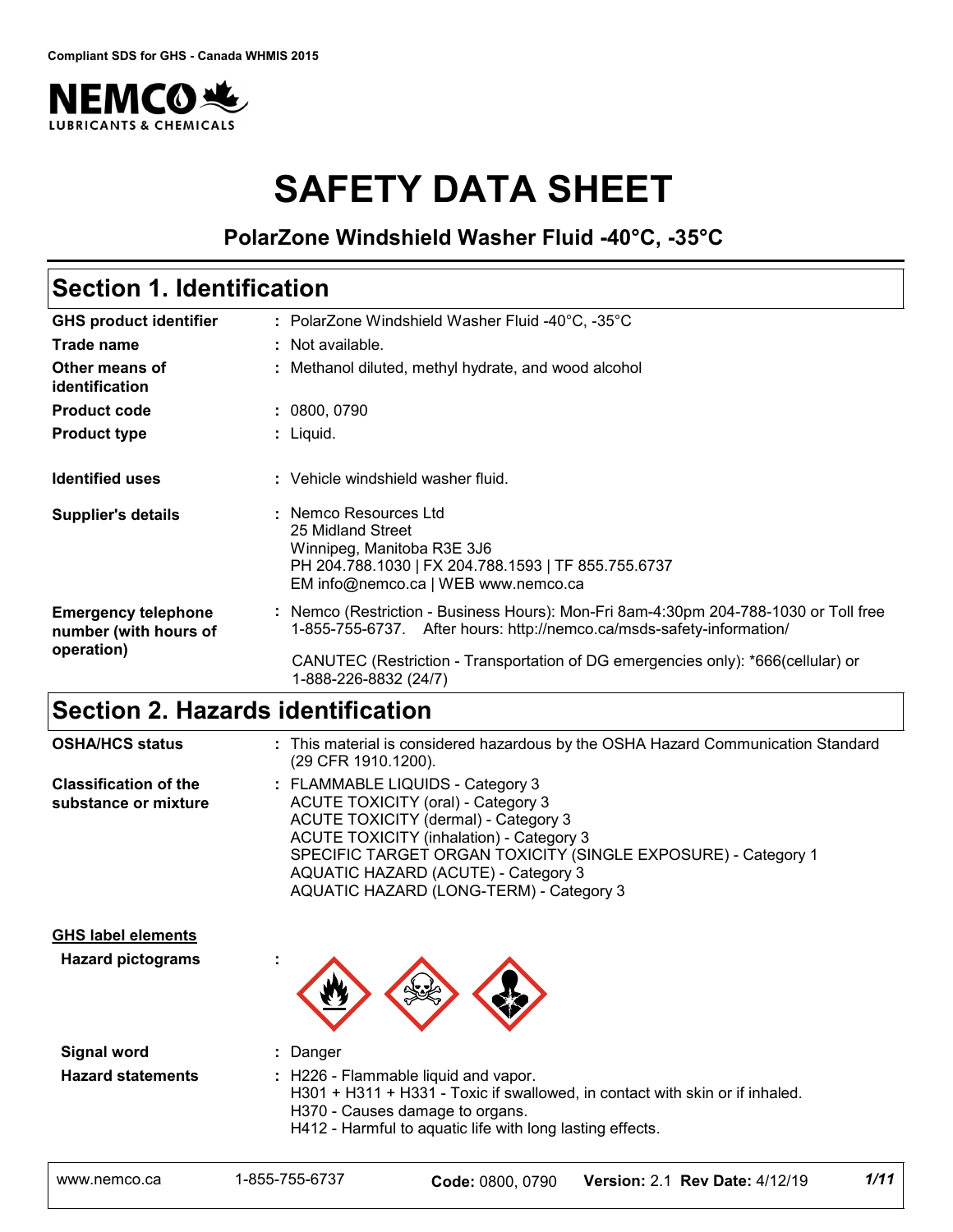

# **Section 2. Hazards identification**

| <b>Precautionary statements</b>                                |                                                                                                                                                                                                                                                                                                                                                                                                                                                                                                                                                                                                                                                                                                                 |
|----------------------------------------------------------------|-----------------------------------------------------------------------------------------------------------------------------------------------------------------------------------------------------------------------------------------------------------------------------------------------------------------------------------------------------------------------------------------------------------------------------------------------------------------------------------------------------------------------------------------------------------------------------------------------------------------------------------------------------------------------------------------------------------------|
| <b>Prevention</b>                                              | : P280 - Wear protective gloves. Wear eye or face protection. Wear protective clothing.<br>P210 - Keep away from heat, hot surfaces, sparks, open flames and other ignition<br>sources. No smoking.<br>P241 - Use explosion-proof electrical, ventilating, lighting and all material-handling<br>equipment.<br>P242 - Use only non-sparking tools.<br>P243 - Take precautionary measures against static discharge.<br>P233 - Keep container tightly closed.<br>P271 - Use only outdoors or in a well-ventilated area.<br>P273 - Avoid release to the environment.<br>P260 - Do not breathe vapor.<br>P270 - Do not eat, drink or smoke when using this product.<br>P264 - Wash hands thoroughly after handling. |
| <b>Response</b>                                                | : P307 + P311 - IF exposed: Call a POISON CENTER or physician.<br>P304 + P340 + P311 - IF INHALED: Remove person to fresh air and keep comfortable<br>for breathing. Call a POISON CENTER or physician.<br>P301 + P310 + P330 - IF SWALLOWED: Immediately call a POISON CENTER or<br>physician. Rinse mouth.<br>P303 + P361 + P353 - IF ON SKIN (or hair): Take off immediately all contaminated<br>clothing. Rinse skin with water or shower.<br>P302 + P361+P364 + P352 + P312 - IF ON SKIN: Take off immediately all<br>contaminated clothing and wash it before reuse. Wash with plenty of soap and water.<br>Call a POISON CENTER or physician if you feel unwell.                                         |
| <b>Storage</b>                                                 | : P405 - Store locked up.<br>P403 - Store in a well-ventilated place.<br>P235 - Keep cool.                                                                                                                                                                                                                                                                                                                                                                                                                                                                                                                                                                                                                      |
| <b>Disposal</b>                                                | : P501 - Dispose of contents and container in accordance with all local, regional, national<br>and international regulations.                                                                                                                                                                                                                                                                                                                                                                                                                                                                                                                                                                                   |
| <b>Physical hazards not</b><br>otherwise classified<br>(PHNOC) | : None known.                                                                                                                                                                                                                                                                                                                                                                                                                                                                                                                                                                                                                                                                                                   |
| <b>Health hazards not</b><br>otherwise classified<br>(HHNOC)   | : None known.                                                                                                                                                                                                                                                                                                                                                                                                                                                                                                                                                                                                                                                                                                   |

### **Section 3. Composition/information on ingredients**

| Substance/mixture                | : Mixture                                            |
|----------------------------------|------------------------------------------------------|
| Other means of<br>identification | : Methanol diluted, methyl hydrate, and wood alcohol |

#### **CAS number/other identifiers**

| <b>CAS number</b>   | : Not applicable. |         |                   |
|---------------------|-------------------|---------|-------------------|
| <b>Product code</b> | : 0800,0790       |         |                   |
| Ingredient name     |                   | %       | <b>CAS number</b> |
| Methanol            |                   | 40 - 45 | 67-56-1           |

#### **Any concentration shown as a range is to protect confidentiality or is due to batch variation.**

**There are no additional ingredients present which, within the current knowledge of the supplier and in the concentrations applicable, are classified as hazardous to health or the environment and hence require reporting in this section.** Next are no determined in growth which, which is extended in Section.<br>
Insisted as hazardous to health or the environment and hence require reporting in this section.<br> **Code:** 0800, 0790 **Version:** 2.1 **Rev Date:** 4/12/19

**Occupational exposure limits, if available, are listed in Section 8.**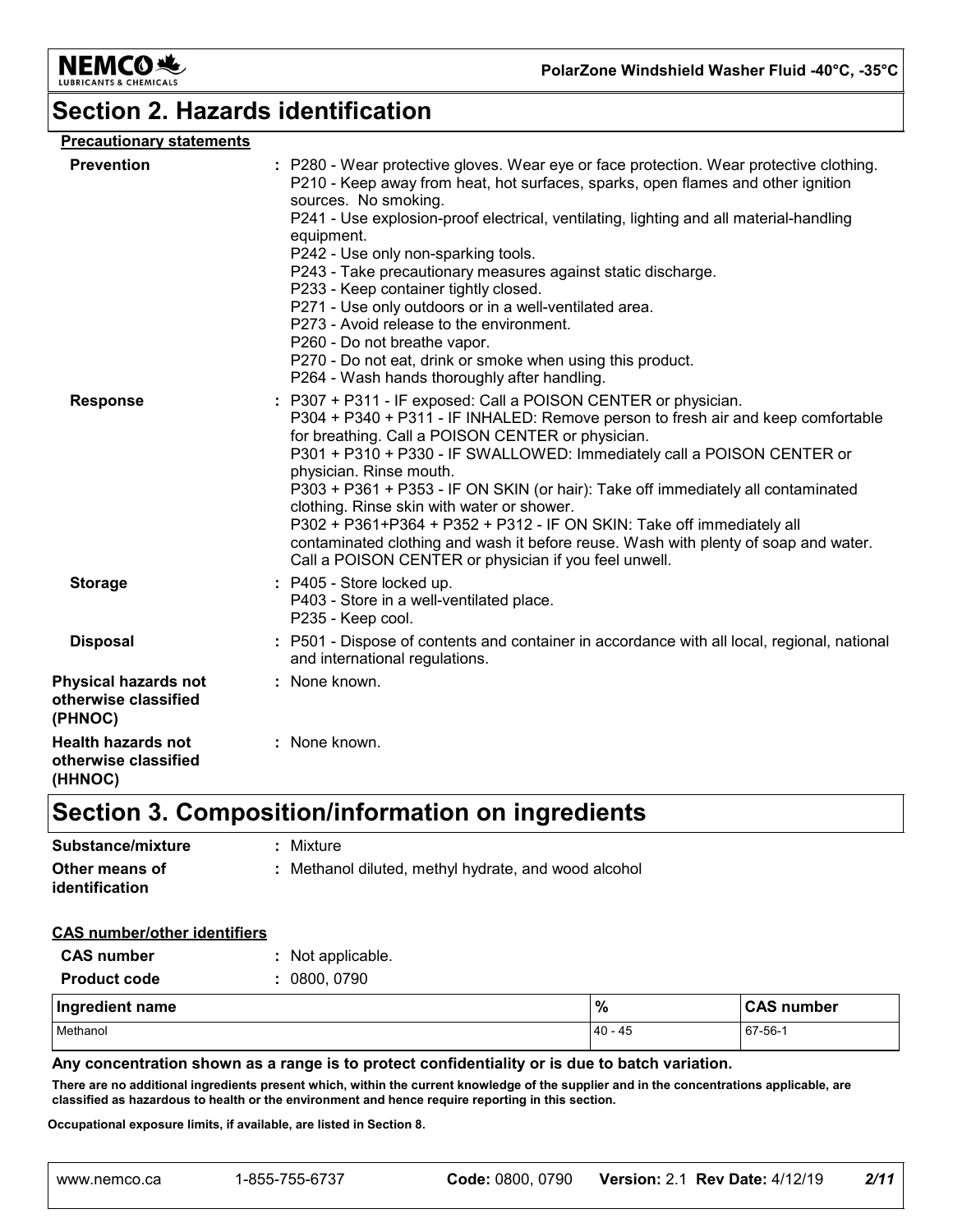

### **Section 4. First aid measures**

#### **Description of necessary first aid measures**

| Eye contact         | : Immediately flush eyes with plenty of water, occasionally lifting the upper and lower<br>eyelids. Check for and remove any contact lenses. Continue to rinse for at least 20<br>minutes. Get medical attention. If necessary, call a poison center or physician.                                                                                                                                                                                                                                                                                                                                                                                                   |
|---------------------|----------------------------------------------------------------------------------------------------------------------------------------------------------------------------------------------------------------------------------------------------------------------------------------------------------------------------------------------------------------------------------------------------------------------------------------------------------------------------------------------------------------------------------------------------------------------------------------------------------------------------------------------------------------------|
| <b>Inhalation</b>   | : Remove victim to fresh air and keep at rest in a position comfortable for breathing. If it<br>is suspected that fumes are still present, the rescuer should wear an appropriate mask<br>or self-contained breathing apparatus. If not breathing, if breathing is irregular or if<br>respiratory arrest occurs, provide artificial respiration or oxygen by trained personnel. It<br>may be dangerous to the person providing aid to give mouth-to-mouth resuscitation.<br>Get medical attention. If necessary, call a poison center or physician. If unconscious,<br>place in recovery position and get medical attention immediately. Maintain an open<br>airway. |
| <b>Skin contact</b> | : Wash with plenty of soap and water. Wash contaminated clothing thoroughly with water<br>before removing it, or wear gloves. Continue to rinse for at least 20 minutes. Get<br>medical attention. If necessary, call a poison center or physician. Wash clothing before<br>reuse. Clean shoes thoroughly before reuse.                                                                                                                                                                                                                                                                                                                                              |
| Ingestion           | : Get medical attention immediately. Call a poison center or physician. Wash out mouth<br>with water. Remove victim to fresh air and keep at rest in a position comfortable for<br>breathing. If material has been swallowed and the exposed person is conscious, give<br>small quantities of water to drink. Stop if the exposed person feels sick as vomiting may<br>be dangerous. Do not induce vomiting unless directed to do so by medical personnel.<br>If vomiting occurs, the head should be kept low so that vomit does not enter the lungs.<br>Never give anything by mouth to an unconscious person.                                                      |

#### **Most important symptoms/effects, acute and delayed**

### **Eye contact :** No known significant effects or critical hazards. **Potential acute health effects**

| <b>Inhalation</b>                 | $:$ Toxic if inhaled.                                                                                                                                                                                                                                                                                                                                                    |
|-----------------------------------|--------------------------------------------------------------------------------------------------------------------------------------------------------------------------------------------------------------------------------------------------------------------------------------------------------------------------------------------------------------------------|
| <b>Skin contact</b>               | $\therefore$ Toxic in contact with skin.                                                                                                                                                                                                                                                                                                                                 |
| Ingestion                         | : Toxic if swallowed.                                                                                                                                                                                                                                                                                                                                                    |
| Over-exposure signs/symptoms      |                                                                                                                                                                                                                                                                                                                                                                          |
| Eye contact                       | : No known significant effects or critical hazards.                                                                                                                                                                                                                                                                                                                      |
| <b>Inhalation</b>                 | : No known significant effects or critical hazards.                                                                                                                                                                                                                                                                                                                      |
| <b>Skin contact</b>               | : No known significant effects or critical hazards.                                                                                                                                                                                                                                                                                                                      |
| Ingestion                         | : No known significant effects or critical hazards.                                                                                                                                                                                                                                                                                                                      |
|                                   | <u>Indication of immediate medical attention and special treatment needed, if necessary</u>                                                                                                                                                                                                                                                                              |
| Notes to physician                | : Treat symptomatically. Contact poison treatment specialist immediately if large<br>quantities have been ingested or inhaled.                                                                                                                                                                                                                                           |
| <b>Specific treatments</b>        | : No specific treatment.                                                                                                                                                                                                                                                                                                                                                 |
| <b>Protection of first-aiders</b> | : No action shall be taken involving any personal risk or without suitable training. If it is<br>suspected that fumes are still present, the rescuer should wear an appropriate mask or<br>self-contained breathing apparatus. It may be dangerous to the person providing aid to<br>give mouth-to-mouth resuscitation. Wash contaminated clothing thoroughly with water |

before removing it, or wear gloves.

**See toxicological information (Section 11)**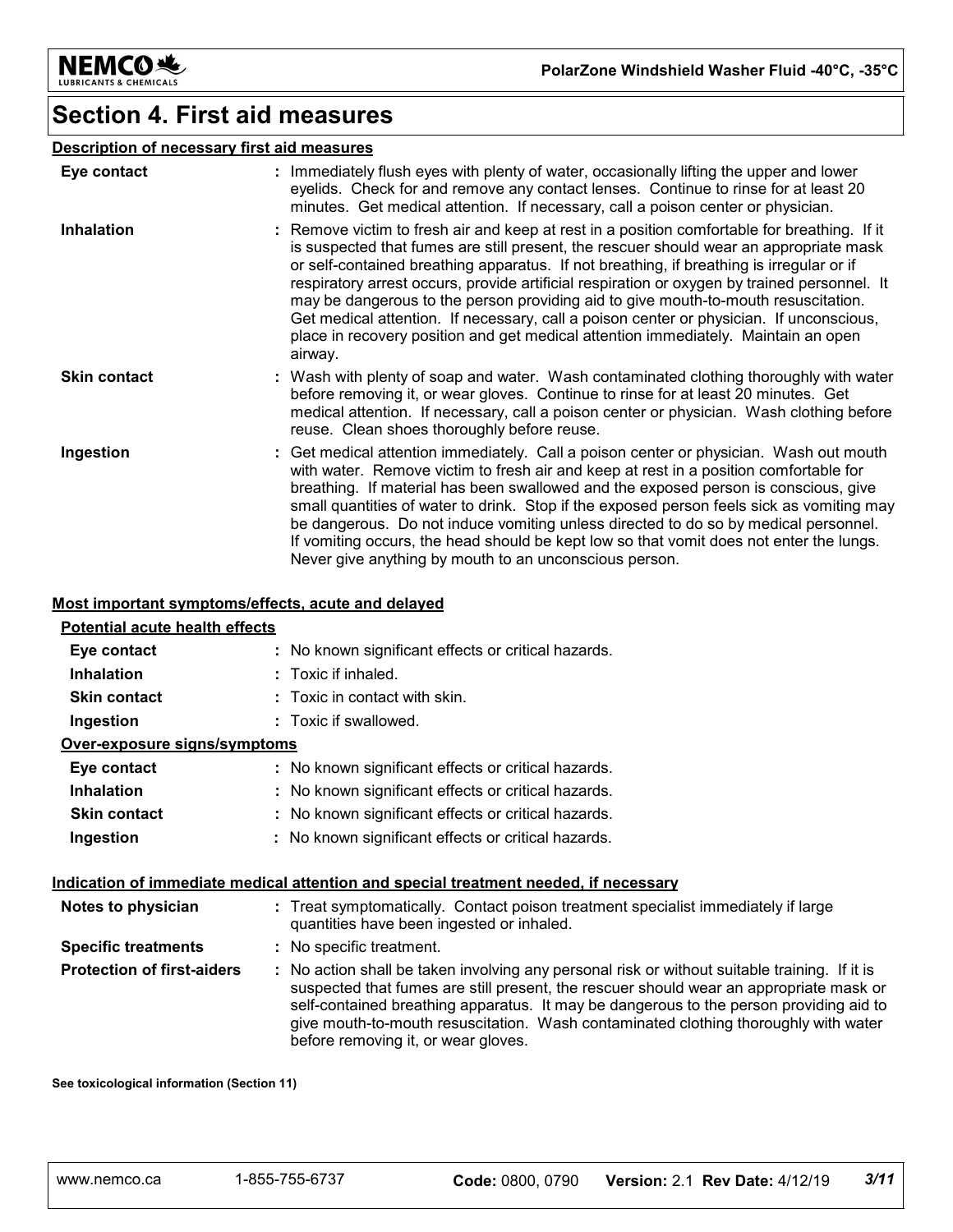

### **Section 5. Fire-fighting measures**

| <b>Extinguishing media</b>                               |                                                                                                                                                                                                                                           |
|----------------------------------------------------------|-------------------------------------------------------------------------------------------------------------------------------------------------------------------------------------------------------------------------------------------|
| Suitable extinguishing<br>media                          | : Use dry chemical, $CO2$ , water spray (fog) or foam.                                                                                                                                                                                    |
| Unsuitable extinguishing<br>media                        | : Do not use water jet or water-based fire extinguishers.                                                                                                                                                                                 |
| <b>Specific hazards arising</b><br>from the chemical     | : Flammable liquid and vapor. This material is harmful to aquatic life with long lasting<br>effects. Fire water contaminated with this material must be contained and prevented<br>from being discharged to any waterway, sewer or drain. |
| <b>Hazardous thermal</b><br>decomposition products       | : Decomposition products may include the following materials:<br>carbon dioxide<br>carbon monoxide                                                                                                                                        |
| <b>Special protective actions</b><br>for fire-fighters   | : Move containers from fire area if this can be done without risk. Use water spray to keep<br>fire-exposed containers cool.                                                                                                               |
| <b>Special protective</b><br>equipment for fire-fighters | : Fire-fighters should wear appropriate protective equipment and self-contained breathing<br>apparatus (SCBA) with a full face-piece operated in positive pressure mode.                                                                  |

### **Section 6. Accidental release measures**

#### **Personal precautions, protective equipment and emergency procedures**

| For non-emergency<br>personnel   | : No action shall be taken involving any personal risk or without suitable training.<br>Evacuate surrounding areas. Keep unnecessary and unprotected personnel from<br>entering. Do not touch or walk through spilled material. Shut off all ignition sources.<br>No flares, smoking or flames in hazard area. Do not breathe vapor or mist. Provide<br>adequate ventilation. Wear appropriate respirator when ventilation is inadequate. Put<br>on appropriate personal protective equipment. |
|----------------------------------|------------------------------------------------------------------------------------------------------------------------------------------------------------------------------------------------------------------------------------------------------------------------------------------------------------------------------------------------------------------------------------------------------------------------------------------------------------------------------------------------|
| For emergency responders         | If specialized clothing is required to deal with the spillage, take note of any information in<br>Section 8 on suitable and unsuitable materials. See also the information in "For non-<br>emergency personnel".                                                                                                                                                                                                                                                                               |
| <b>Environmental precautions</b> | : Avoid dispersal of spilled material and runoff and contact with soil, waterways, drains<br>and sewers. Inform the relevant authorities if the product has caused environmental<br>pollution (sewers, waterways, soil or air). Water polluting material. May be harmful to<br>the environment if released in large quantities.                                                                                                                                                                |

#### **Methods and materials for containment and cleaning up**

**Spill** Stop leak if without risk. Move containers from spill area. Use spark-proof tools and **:** explosion-proof equipment. Approach release from upwind. Prevent entry into sewers, water courses, basements or confined areas. Wash spillages into an effluent treatment plant or proceed as follows. Contain and collect spillage with non-combustible, absorbent material e.g. sand, earth, vermiculite or diatomaceous earth and place in container for disposal according to local regulations (see Section 13). Dispose of via a licensed waste disposal contractor. Contaminated absorbent material may pose the same hazard as the spilled product. Note: see Section 1 for emergency contact information and Section 13 for waste disposal.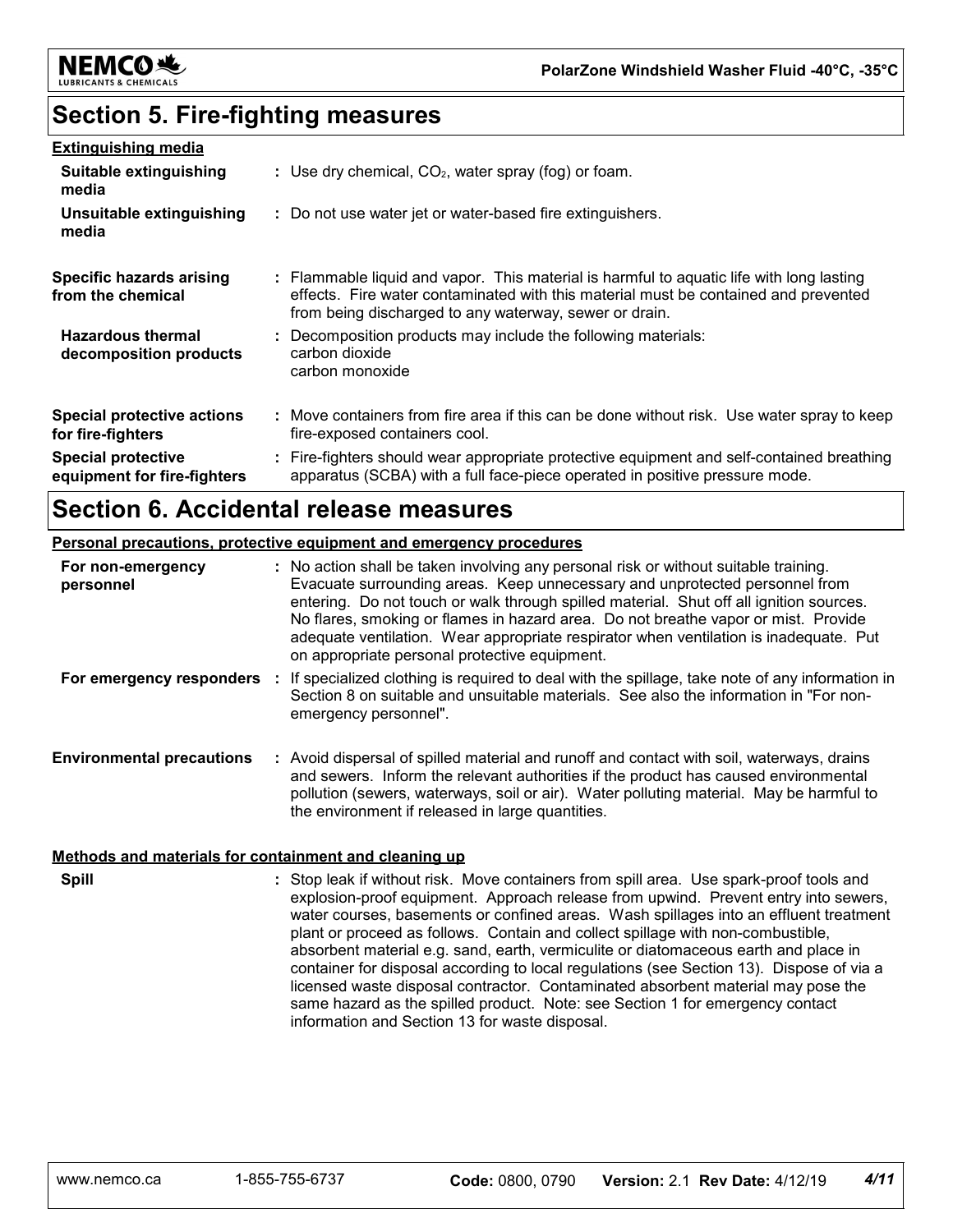

# **Section 7. Handling and storage**

#### **Precautions for safe handling**

| <b>Protective measures</b>                                         | : Put on appropriate personal protective equipment (see Section 8). Do not get in eyes or<br>on skin or clothing. Do not breathe vapor or mist. Do not ingest. Avoid release to the<br>environment. Use only with adequate ventilation. Wear appropriate respirator when<br>ventilation is inadequate. Do not enter storage areas and confined spaces unless<br>adequately ventilated. Keep in the original container or an approved alternative made<br>from a compatible material, kept tightly closed when not in use. Store and use away<br>from heat, sparks, open flame or any other ignition source. Use explosion-proof<br>electrical (ventilating, lighting and material handling) equipment. Use only non-sparking<br>tools. Take precautionary measures against electrostatic discharges. Empty containers<br>retain product residue and can be hazardous. Do not reuse container. |
|--------------------------------------------------------------------|-----------------------------------------------------------------------------------------------------------------------------------------------------------------------------------------------------------------------------------------------------------------------------------------------------------------------------------------------------------------------------------------------------------------------------------------------------------------------------------------------------------------------------------------------------------------------------------------------------------------------------------------------------------------------------------------------------------------------------------------------------------------------------------------------------------------------------------------------------------------------------------------------|
| Advice on general<br>occupational hygiene                          | : Eating, drinking and smoking should be prohibited in areas where this material is<br>handled, stored and processed. Workers should wash hands and face before eating,<br>drinking and smoking. See also Section 8 for additional information on hygiene<br>measures. Remove contaminated clothing and protective equipment before entering<br>eating areas.                                                                                                                                                                                                                                                                                                                                                                                                                                                                                                                                 |
| Conditions for safe storage,<br>including any<br>incompatibilities | Store in accordance with local regulations. Store in a segregated and approved area.<br>Store in original container protected from direct sunlight in a dry, cool and well-ventilated<br>area, away from incompatible materials (see Section 10) and food and drink. Store<br>locked up. Eliminate all ignition sources. Separate from oxidizing materials. Keep<br>container tightly closed and sealed until ready for use. Containers that have been<br>opened must be carefully resealed and kept upright to prevent leakage. Do not store in<br>unlabeled containers. Use appropriate containment to avoid environmental<br>contamination.                                                                                                                                                                                                                                                |

# **Section 8. Exposure controls/personal protection**

#### **Control parameters**

| <b>Occupational exposure limits</b> |                                                                             | TWA (8 hours)                   |                          |  | STEL (15 mins)                  |                          |       | Ceiling |                   |       |                                                |
|-------------------------------------|-----------------------------------------------------------------------------|---------------------------------|--------------------------|--|---------------------------------|--------------------------|-------|---------|-------------------|-------|------------------------------------------------|
| Ingredient                          | List name                                                                   | ppm                             | mg/m <sup>3</sup> Other  |  | ppm                             | mg/m <sup>3</sup>        | Other | ppm     | mq/m <sup>3</sup> | Other | <b>Notations</b>                               |
| Methanol                            | IUS ACGIH 3/2015<br>AB 4/2009<br><b>BC 2/2015</b><br>ON 7/2015<br>QC 1/2014 | 200<br>200<br>200<br>200<br>200 | 262<br>262<br>262<br>262 |  | 250<br>250<br>250<br>250<br>250 | 328<br>328<br>328<br>328 |       |         | -<br><b>100</b>   |       | [1]<br>$^{[1]}$<br>$^{[1]}$<br>$^{[1]}$<br>[1] |

[1]Absorbed through skin.

| Appropriate engineering<br>controls       |                | : Use only with adequate ventilation. Use process enclosures, local exhaust ventilation or<br>other engineering controls to keep worker exposure to airborne contaminants below any<br>recommended or statutory limits. The engineering controls also need to keep gas,<br>vapor or dust concentrations below any lower explosive limits. Use explosion-proof<br>ventilation equipment.           |                                                                                                                                                                  |      |  |  |  |  |
|-------------------------------------------|----------------|---------------------------------------------------------------------------------------------------------------------------------------------------------------------------------------------------------------------------------------------------------------------------------------------------------------------------------------------------------------------------------------------------|------------------------------------------------------------------------------------------------------------------------------------------------------------------|------|--|--|--|--|
| <b>Environmental exposure</b><br>controls |                |                                                                                                                                                                                                                                                                                                                                                                                                   | : Emissions from ventilation or work process equipment should be checked to ensure<br>they comply with the requirements of environmental protection legislation. |      |  |  |  |  |
| Individual protection measures            |                |                                                                                                                                                                                                                                                                                                                                                                                                   |                                                                                                                                                                  |      |  |  |  |  |
| <b>Hygiene measures</b>                   |                | : Wash hands, forearms and face thoroughly after handling chemical products, before<br>eating, smoking and using the lavatory and at the end of the working period.<br>Appropriate techniques should be used to remove potentially contaminated clothing.<br>Wash contaminated clothing before reusing. Ensure that eyewash stations and safety<br>showers are close to the workstation location. |                                                                                                                                                                  |      |  |  |  |  |
| www.nemco.ca                              | 1-855-755-6737 | Code: 0800, 0790                                                                                                                                                                                                                                                                                                                                                                                  | <b>Version: 2.1 Rev Date: 4/12/19</b>                                                                                                                            | 5/11 |  |  |  |  |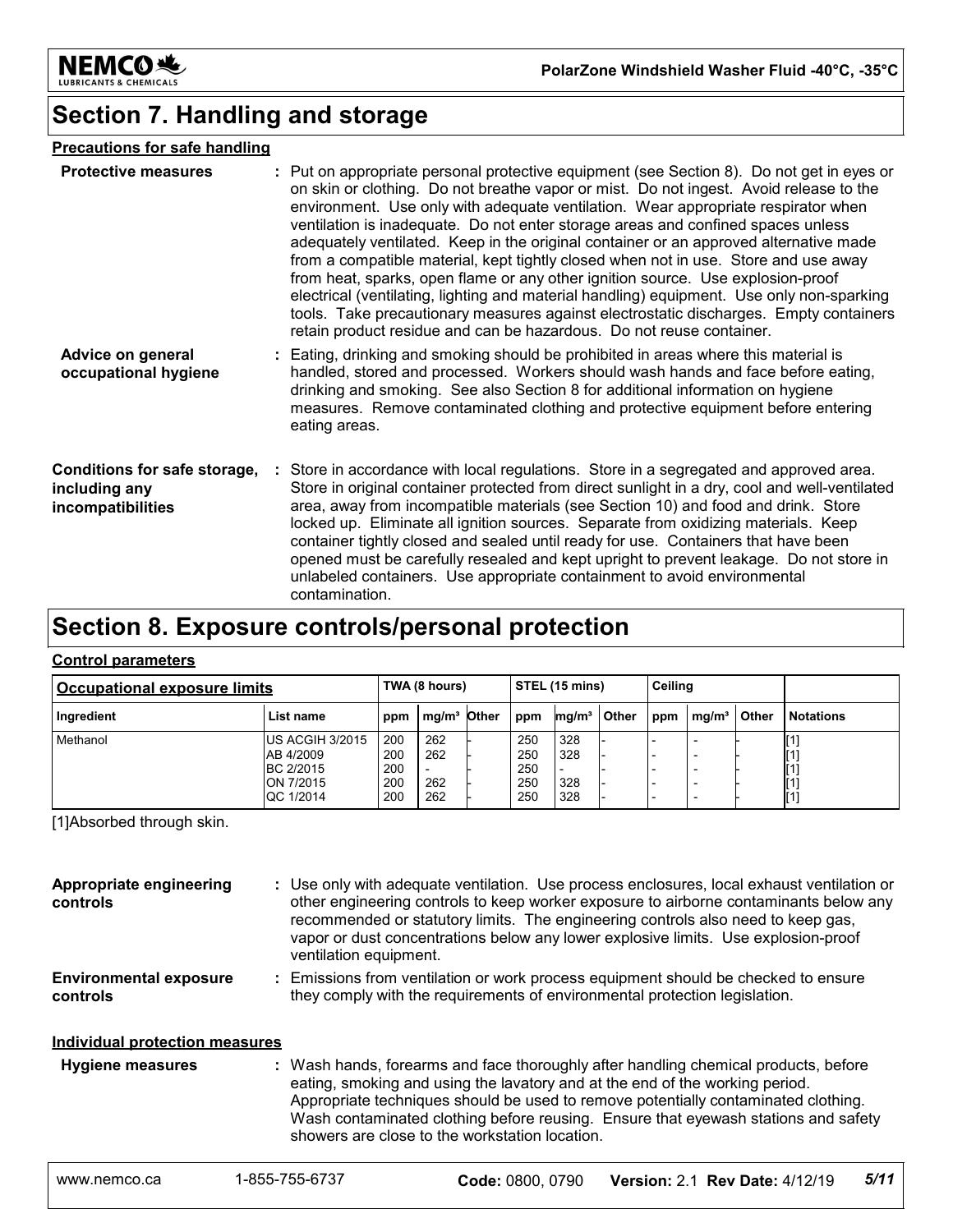

# **Section 8. Exposure controls/personal protection**

| <b>Eye/face protection</b>    | : Safety eyewear complying with an approved standard should be used when a risk<br>assessment indicates this is necessary to avoid exposure to liquid splashes, mists,<br>gases or dusts. If contact is possible, the following protection should be worn, unless<br>the assessment indicates a higher degree of protection: safety glasses with side-<br>shields.                                                             |
|-------------------------------|--------------------------------------------------------------------------------------------------------------------------------------------------------------------------------------------------------------------------------------------------------------------------------------------------------------------------------------------------------------------------------------------------------------------------------|
| <b>Skin protection</b>        |                                                                                                                                                                                                                                                                                                                                                                                                                                |
| <b>Hand protection</b>        | : Chemical-resistant, impervious gloves complying with an approved standard should be<br>worn at all times when handling chemical products if a risk assessment indicates this is<br>necessary.                                                                                                                                                                                                                                |
| <b>Body protection</b>        | : Personal protective equipment for the body should be selected based on the task being<br>performed and the risks involved and should be approved by a specialist before<br>handling this product. When there is a risk of ignition from static electricity, wear anti-<br>static protective clothing. For the greatest protection from static discharges, clothing<br>should include anti-static overalls, boots and gloves. |
| Other skin protection         | : Appropriate footwear and any additional skin protection measures should be selected<br>based on the task being performed and the risks involved and should be approved by a<br>specialist before handling this product.                                                                                                                                                                                                      |
| <b>Respiratory protection</b> | : Use a properly fitted, air-purifying or supplied air respirator complying with an approved<br>standard if a risk assessment indicates this is necessary. Respirator selection must be<br>based on known or anticipated exposure levels, the hazards of the product and the safe<br>working limits of the selected respirator.                                                                                                |

# **Section 9. Physical and chemical properties**

#### **Appearance**

| <u>188998181199</u>                               |                                                                 |
|---------------------------------------------------|-----------------------------------------------------------------|
| <b>Physical state</b>                             | : Liquid. [Clear.]                                              |
| Color                                             | $:$ Blue.                                                       |
| Odor                                              | Mild, Sweet.                                                    |
| Odor threshold                                    | : Not available.                                                |
| pH                                                | : Not available.                                                |
| <b>Freezing point</b>                             | : -40°C (-40 °F) / -35°C (-31°F)                                |
| <b>Boiling point</b>                              | : Not available.                                                |
| <b>Flash point</b>                                | Closed cup: 25.5°C (77.9°F) / 26.5°C (79.7°F) [Pensky-Martens.] |
| <b>Evaporation rate</b>                           | : Not available.                                                |
| Flammability (solid, gas)                         | : Not available.                                                |
| Lower and upper explosive<br>(flammable) limits   | : Not available.                                                |
| Vapor pressure                                    | : Not available.                                                |
| Vapor density                                     | : Not available.                                                |
| <b>Relative density</b>                           | : 0.939 / 0.944                                                 |
| Solubility in water                               | : Soluble in water.                                             |
| <b>Partition coefficient: n-</b><br>octanol/water | : Not available.                                                |
| <b>Auto-ignition temperature</b>                  | : Not available.                                                |
| <b>Decomposition temperature</b>                  | : Not available.                                                |
| <b>Viscosity</b>                                  | : Not available.                                                |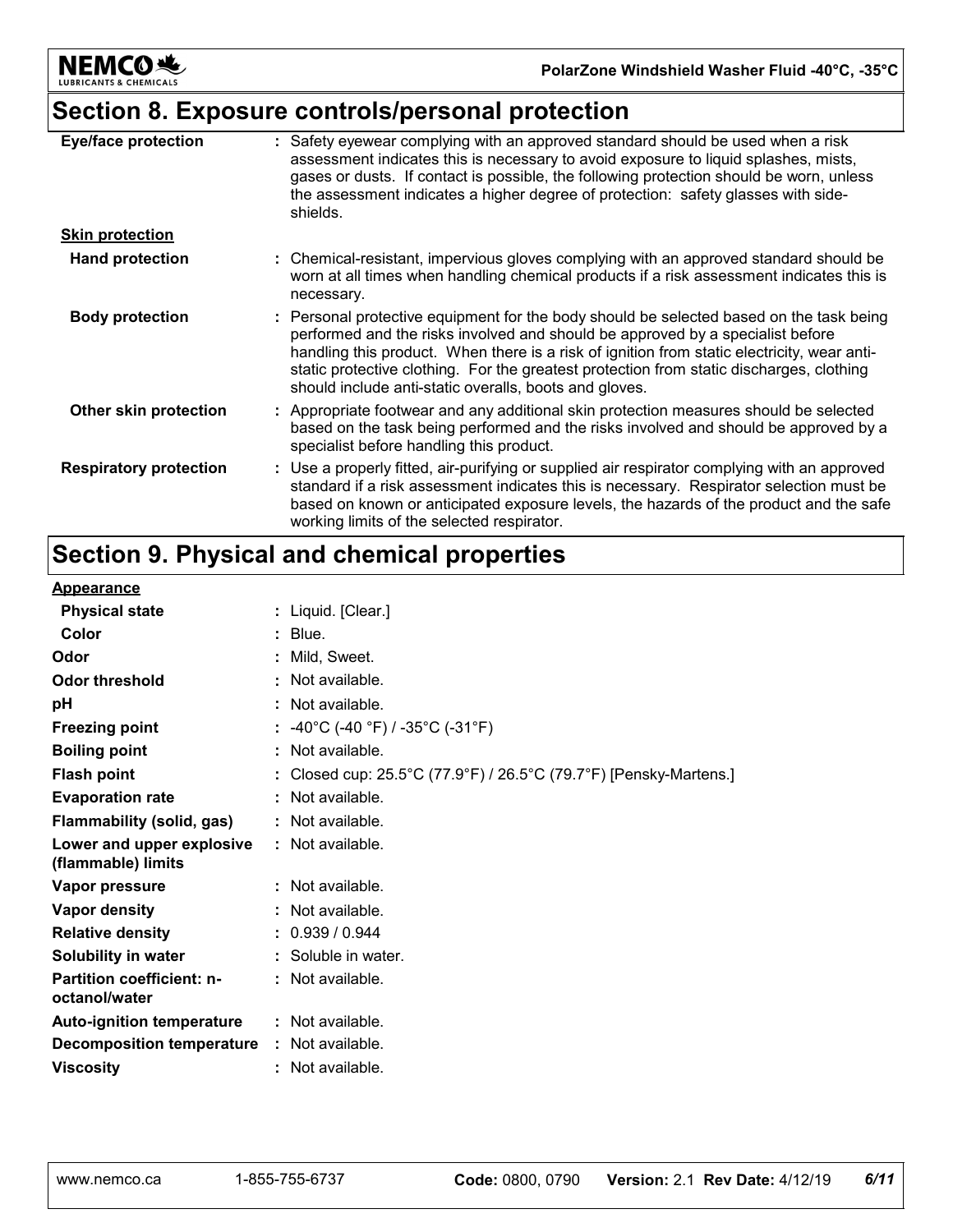

# **Section 10. Stability and reactivity**

| <b>Reactivity</b>                            | : No specific test data related to reactivity available for this product or its ingredients.                                                                                 |
|----------------------------------------------|------------------------------------------------------------------------------------------------------------------------------------------------------------------------------|
| <b>Chemical stability</b>                    | : The product is stable.                                                                                                                                                     |
| <b>Possibility of hazardous</b><br>reactions | : Under normal conditions of storage and use, hazardous reactions will not occur.                                                                                            |
| Conditions to avoid                          | : Avoid all possible sources of ignition (spark or flame). Do not pressurize, cut, weld,<br>braze, solder, drill, grind or expose containers to heat or sources of ignition. |
| Incompatible materials                       | : Reactive or incompatible with the following materials: oxidizing materials.                                                                                                |
| <b>Hazardous decomposition</b><br>products   | : Under normal conditions of storage and use, hazardous decomposition products should<br>not be produced.                                                                    |

### **Section 11. Toxicological information**

#### **Information on toxicological effects**

#### **Acute toxicity**

| <b>Product/ingredient name</b> | <b>Result</b>                                                            | <b>Species</b>              | <b>Dose</b>                                          | <b>Exposure</b>    |
|--------------------------------|--------------------------------------------------------------------------|-----------------------------|------------------------------------------------------|--------------------|
| Methanol                       | LC50 Inhalation Gas.<br>LC50 Inhalation Gas.<br>LD50 Dermal<br>LD50 Oral | Rat<br>Rat<br>Rabbit<br>Rat | 145000 ppm<br>64000 ppm<br>15800 mg/kg<br>5600 mg/kg | l hours<br>4 hours |

#### **Irritation/Corrosion**

| <b>Product/ingredient name</b> | <b>Result</b>                                                                    | <b>Species</b>             | <b>Score</b> | <b>Exposure</b>                             | <b>Observation</b> |
|--------------------------------|----------------------------------------------------------------------------------|----------------------------|--------------|---------------------------------------------|--------------------|
| Methanol                       | Eyes - Moderate irritant<br>Skin - Moderate irritant<br>Eves - Moderate irritant | Rabbit<br>Rabbit<br>Rabbit |              | 24 hours 100 mg<br>24 hours 20 mg<br>140 mg |                    |

#### **Sensitization**

There is no data available.

#### **Mutagenicity**

There is no data available.

#### **Carcinogenicity**

#### **Classification**

| <b>Product/ingredient name</b> | <b>OSHA</b> | <b>IARC</b> | <b>NTP</b> | <b>ACGIH EPA</b> | <b>NIOSH</b> |
|--------------------------------|-------------|-------------|------------|------------------|--------------|
| Methanol                       |             |             |            |                  | None.        |

#### **Reproductive toxicity**

There is no data available.

#### **Teratogenicity**

There is no data available.

#### **Specific target organ toxicity (single exposure)**

|                | <b>Category</b>  | l Route of<br>exposure                             | <b>Target organs</b> |                                       |
|----------------|------------------|----------------------------------------------------|----------------------|---------------------------------------|
|                | Category 1       | Not determined                                     | Not determined       |                                       |
|                |                  |                                                    |                      |                                       |
| 1-855-755-6737 | Code: 0800, 0790 |                                                    |                      | 7/11                                  |
|                |                  | Specific target organ toxicity (repeated exposure) |                      | <b>Version: 2.1 Rev Date: 4/12/19</b> |

#### **Specific target organ toxicity (repeated exposure)**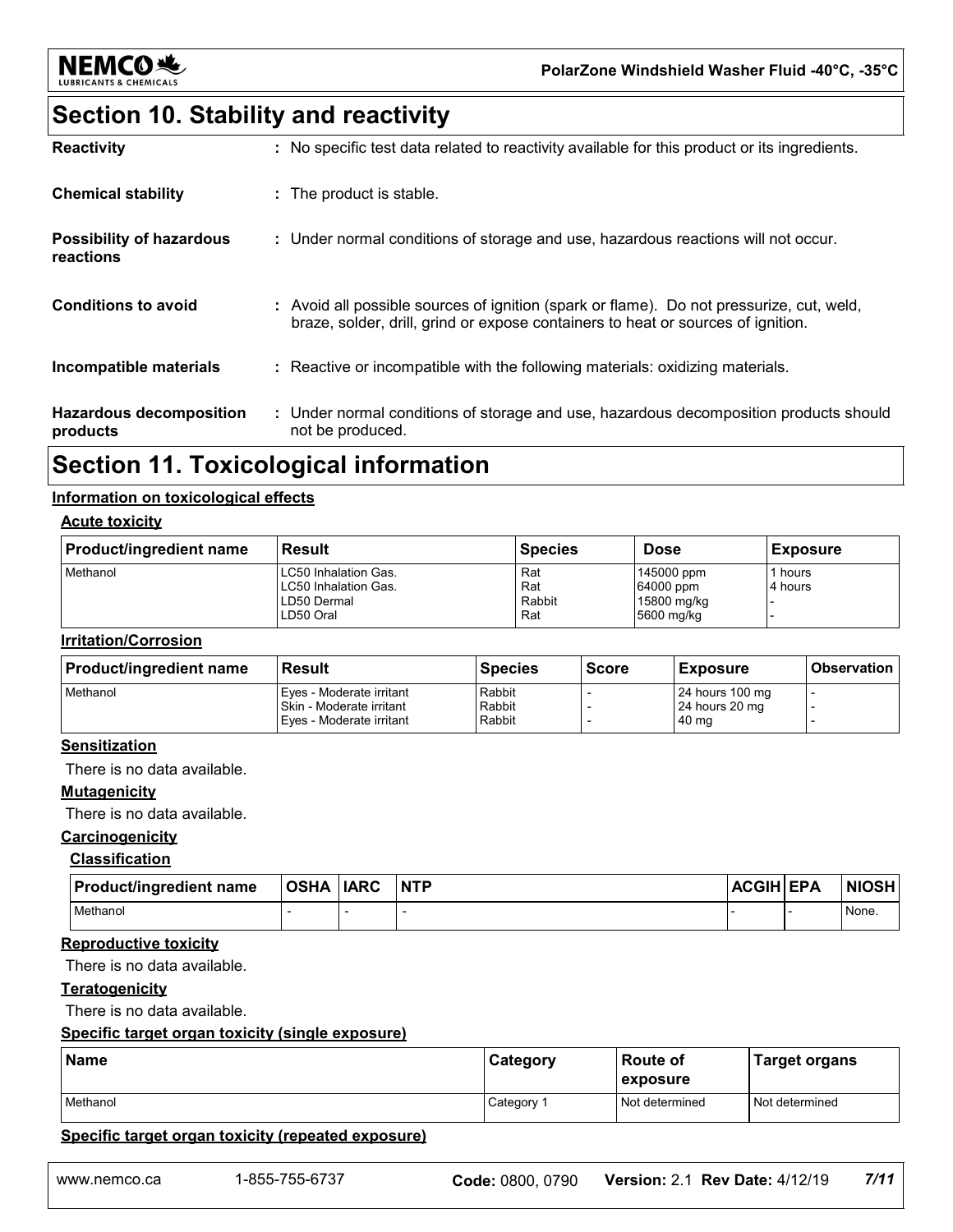

# **Section 11. Toxicological information**

| There is no data available.             |                                                                                          |
|-----------------------------------------|------------------------------------------------------------------------------------------|
| <b>Aspiration hazard</b>                |                                                                                          |
| There is no data available.             |                                                                                          |
|                                         |                                                                                          |
| Information on the likely               | : Dermal contact. Eye contact. Inhalation. Ingestion.                                    |
| routes of exposure                      |                                                                                          |
| <b>Potential acute health effects</b>   |                                                                                          |
| Eye contact                             | : No known significant effects or critical hazards.                                      |
| <b>Inhalation</b>                       | : Toxic if inhaled.                                                                      |
| <b>Skin contact</b>                     | Toxic in contact with skin.                                                              |
| Ingestion                               | : Toxic if swallowed.                                                                    |
|                                         |                                                                                          |
|                                         | Symptoms related to the physical, chemical and toxicological characteristics             |
| Eye contact                             | : No known significant effects or critical hazards.                                      |
| <b>Inhalation</b>                       | : No known significant effects or critical hazards.                                      |
| <b>Skin contact</b>                     | : No known significant effects or critical hazards.                                      |
| Ingestion                               | : No known significant effects or critical hazards.                                      |
|                                         |                                                                                          |
|                                         | Delayed and immediate effects and also chronic effects from short and long term exposure |
| <b>Short term exposure</b>              |                                                                                          |
| <b>Potential immediate</b>              | : No known significant effects or critical hazards.                                      |
| effects                                 |                                                                                          |
| <b>Potential delayed effects</b>        | : No known significant effects or critical hazards.                                      |
| Long term exposure                      |                                                                                          |
| <b>Potential immediate</b>              | : No known significant effects or critical hazards.                                      |
| effects                                 |                                                                                          |
| <b>Potential delayed effects</b>        | : No known significant effects or critical hazards.                                      |
| <b>Potential chronic health effects</b> |                                                                                          |
| General                                 | : No known significant effects or critical hazards.                                      |
| Carcinogenicity                         | : No known significant effects or critical hazards.                                      |
| <b>Mutagenicity</b>                     | : No known significant effects or critical hazards.                                      |
| <b>Teratogenicity</b>                   | : No known significant effects or critical hazards.                                      |
| <b>Developmental effects</b>            | : No known significant effects or critical hazards.                                      |
| <b>Fertility effects</b>                | : No known significant effects or critical hazards.                                      |
|                                         |                                                                                          |

#### **Numerical measures of toxicity**

#### **Acute toxicity estimates**

| Route               | <b>ATE value</b>           |
|---------------------|----------------------------|
| Oral<br>Dermal      | $234$ mg/kg<br>701.9 mg/kg |
| Inhalation (vapors) | 7.019 mg/L                 |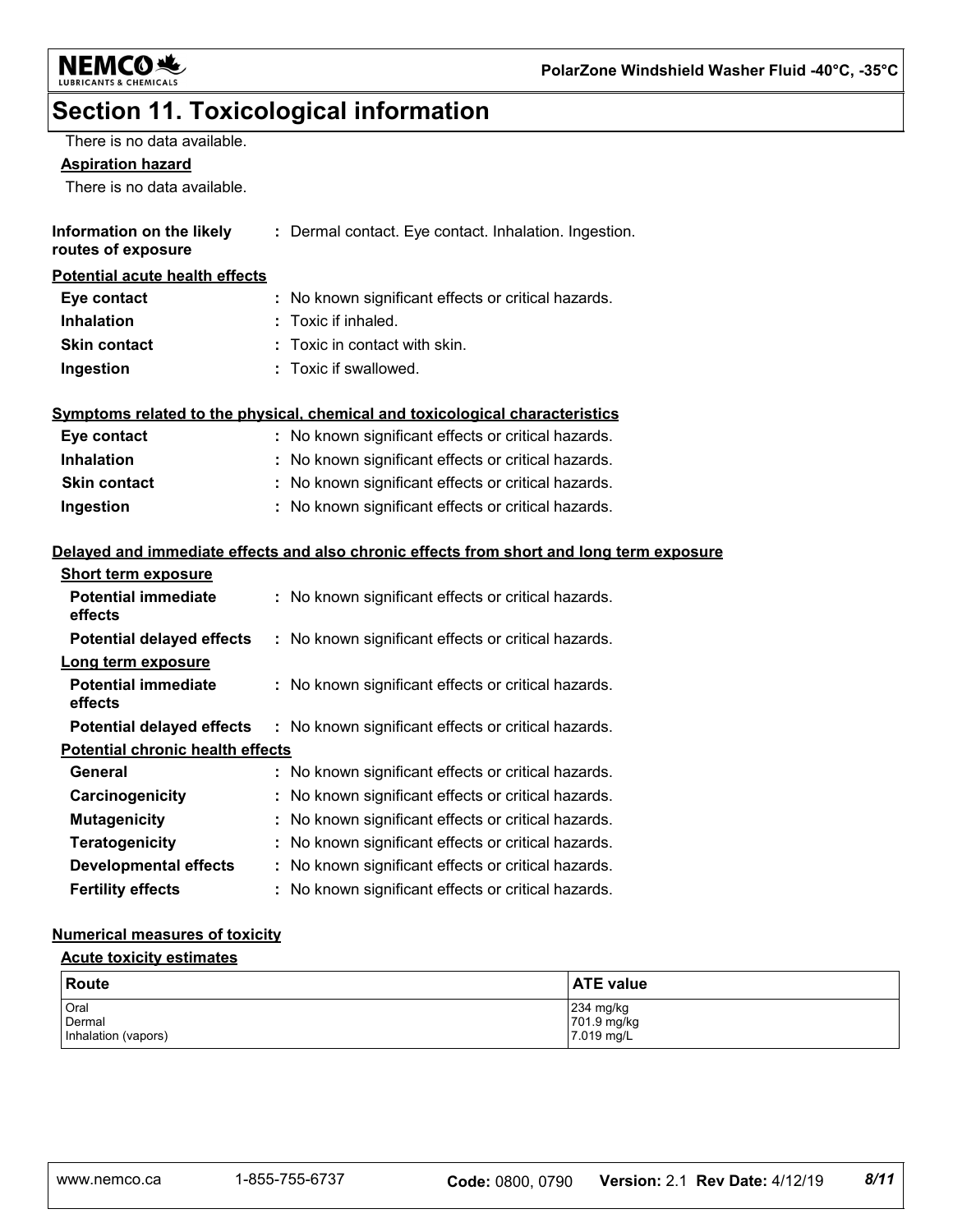

## **Section 12. Ecological information**

#### **Toxicity**

| <b>Product/ingredient name</b> | <b>Result</b>                        | Species                               | <b>Exposure</b> |
|--------------------------------|--------------------------------------|---------------------------------------|-----------------|
| Methanol                       | Acute EC50 16.912 mg/L Marine water  | Algae - Ulva pertusa                  | 96 hours        |
|                                | Acute EC50 22200 mg/L Fresh water    | Daphnia - Daphnia obtusa - Neonate    | 48 hours        |
|                                | Acute LC50 2500000 µg/L Marine water | Crustaceans - Crangon crangon - Adult | 48 hours        |
|                                | Acute LC50 290 mg/L Fresh water      | Fish - Danio rerio - Egg              | 96 hours        |
|                                | Chronic NOEC 9.96 mg/L Marine water  | Algae - Ulva pertusa                  | 96 hours        |

#### **Persistence and degradability**

There is no data available.

#### **Bioaccumulative potential**

| <b>Product/ingredient name</b> | $LogP_{ow}$              | <b>BCF</b> | <b>Potential</b> |
|--------------------------------|--------------------------|------------|------------------|
| Methanol                       | $\overline{ }$<br>$-0.7$ | 50         | low              |

#### **Mobility in soil**

| Soil/water partition           |  |
|--------------------------------|--|
| coefficient (K <sub>oc</sub> ) |  |

**:** There is no data available.

**Other adverse effects** : No known significant effects or critical hazards.

### **Section 13. Disposal considerations**

The generation of waste should be avoided or minimized wherever possible. Disposal of this product, solutions and any by-products should comply with the requirements of environmental protection and waste disposal legislation and any regional local authority requirements. Dispose of surplus and non-recyclable products via a licensed waste disposal contractor. Waste should not be disposed of untreated to the sewer unless fully compliant with the requirements of all authorities with jurisdiction. Waste packaging should be recycled. Incineration or landfill should only be considered when recycling is not feasible. This material and its container must be disposed of in a safe way. Care should be taken when handling empty containers that have not been cleaned or rinsed out. Empty containers or liners may retain some product residues. Vapor from product residues may create a highly flammable or explosive atmosphere inside the container. Do not cut, weld or grind used containers unless they have been cleaned thoroughly internally. Avoid dispersal of spilled material and runoff and contact with soil, waterways, drains and sewers. **Disposal methods :**

#### **United States - RCRA Toxic hazardous waste "U" List**

| Ingredient | CAS#    | <b>Status</b> | <b>Reference</b><br><b>number</b> |
|------------|---------|---------------|-----------------------------------|
| Methanol   | 67-56-1 | Listed        | U154                              |